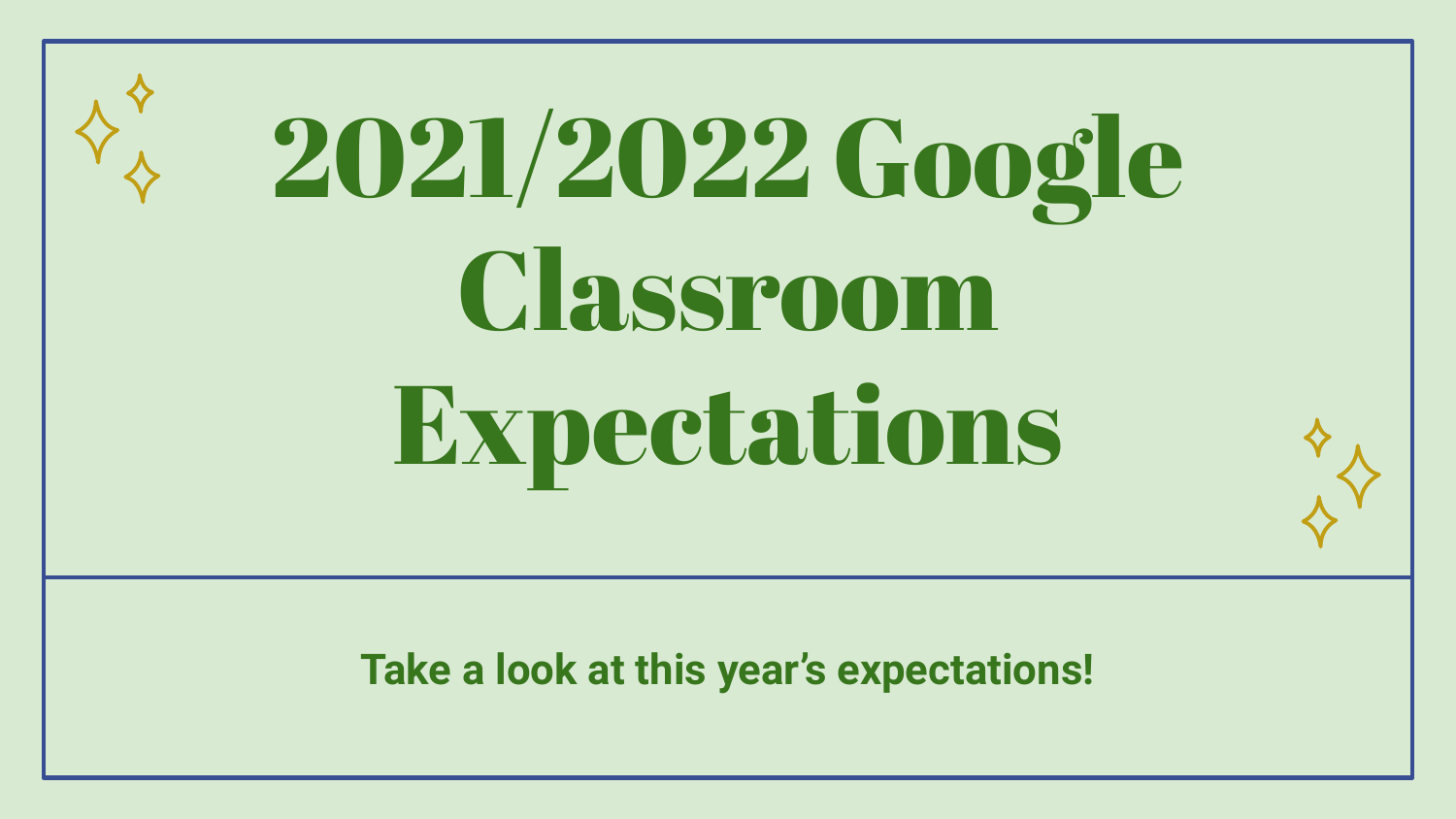## Why do I need a Google Classroom if all of my kids are in person?

Caroline County Public Schools is now a 1:1 district! That means that all students have a device in grades Pre-k through 12

 Google Classroom reduces paper use, streamlines classroom management, digitally organizes, distributes, and collects assignments, course materials (think: videos, websites, PDFs, and more), and student work. Google is a platform that allows teachers to communicate with students and give timely feedback on assignments and assessments. It also provides a platform for parent/teacher communication.

Keep in mind the best practices that we learned from the pandemic through the use of Google Classroom!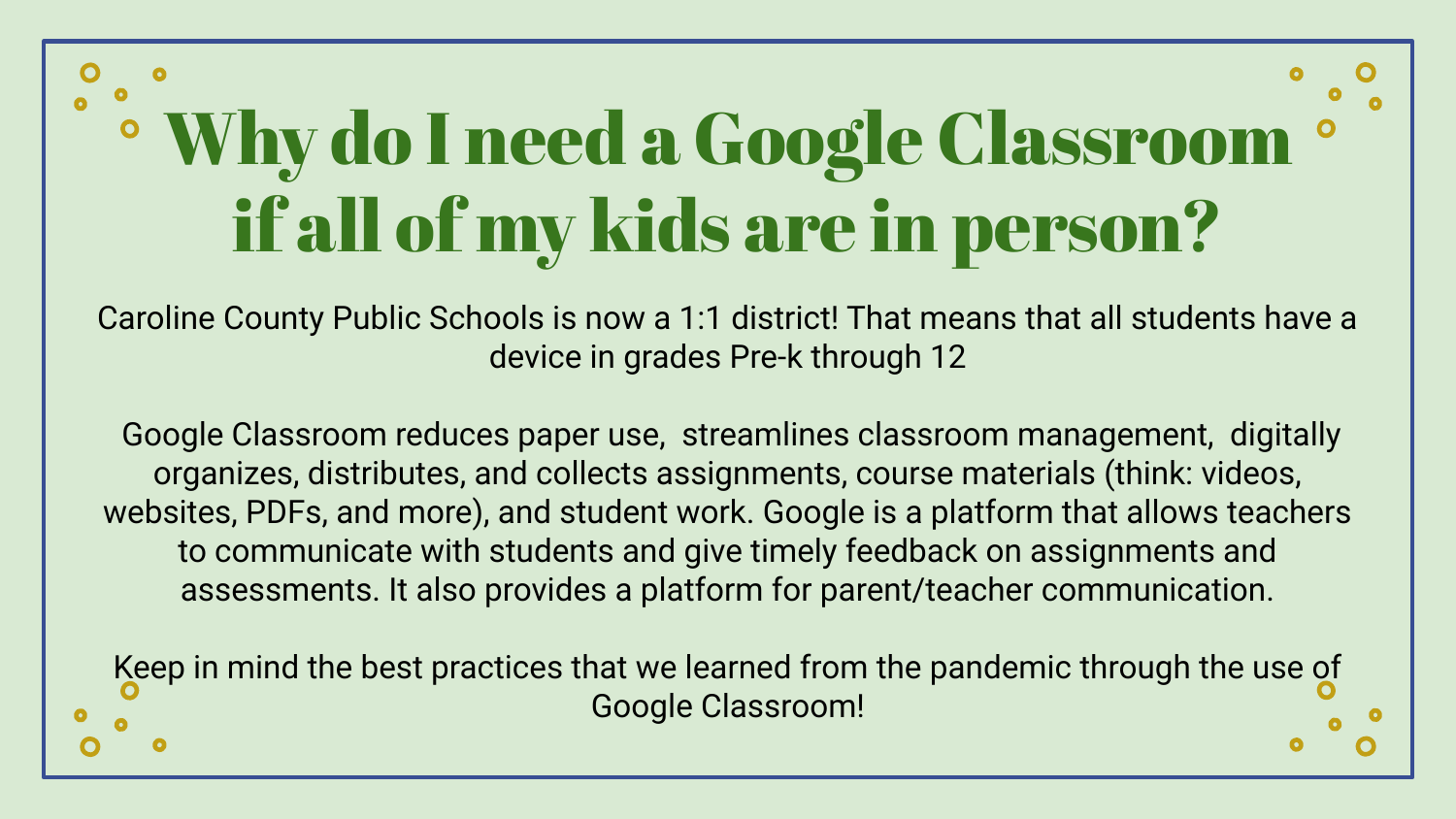## Google Classroom Expectations

- Every class will have a Google Classroom for the 2021/2022 School Year.
- All Google Classrooms from 2020/2021 MUST be archived prior to the start of the new school year. *[How to Archive a Google Classroom](https://docs.google.com/document/d/1jiQf-fgI-aR31JYCAeIyY92V_0NJooFcwLudTQDlkmI/edit?usp=sharing)*
- Google Classrooms should be named the following:

-"School, Grade/Course, Teacher, Content/Course, Period -Example: "DES 4th Smith" or "NCHS Eng 9 Smith, PD2"

Google Classroom Assignments should be clearly labeled.

-Example: 9/15/21 ELA Weekly Journal

-Non-Example: Weekly Journal

- Invite necessary co-teachers, school-based administrators, school-based coaches, and
- appropriate central office teacher specialists to your Google Classroom.